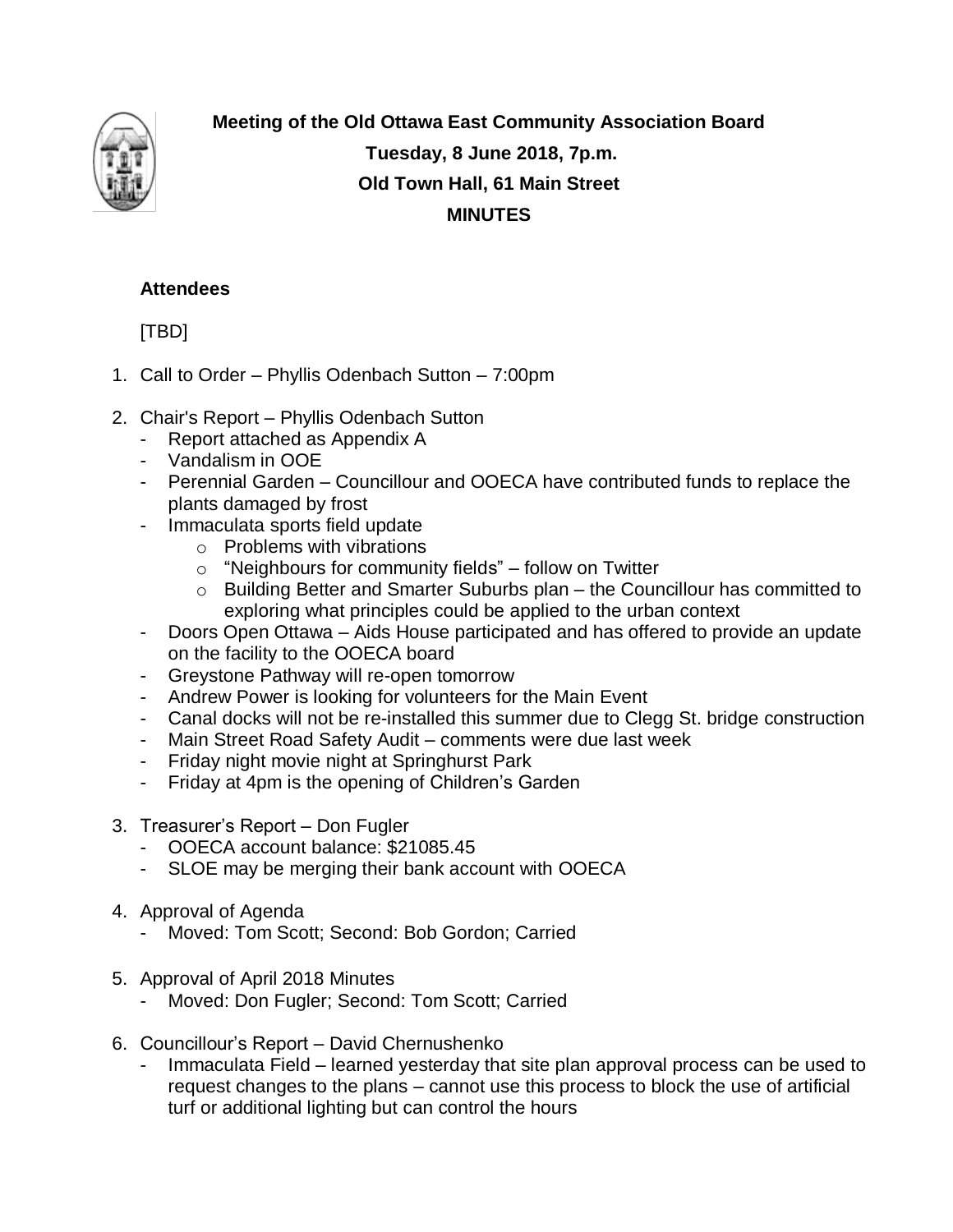- $\circ$  The Councillour is committed to reducing light and noise impact  $-$  9pm should be the cut off on school nights, 10 pm on weekends
- $\circ$  City staff is currently working on these getting these conditions in place if the project proponents do not agree to them, the Councillour can demand that the project go to the Planning Committee, which would delay the construction schedule by at least three months
- 113-115 Echo threat of pulling site plan approval has prompted the developer to make some design changes to address community concerns – a full update will be provided to the Planning Committee on Friday afternoon
- Children's' Garden re-opening is coming up, but they are still dealing with a few design flaws (e.g., height of beds)
- Main St. Mural some of the concrete had to be replaced to address a safety issue so the artists will be brought back to repair the mural
- Main St. overpass replacement according to the MTO this work will not happen for another 5-10 years
- R4 study will be presented to City Council tomorrow
	- $\circ$  The Councillour will bring a motion to monitor applications brought under the new rule
- In a Q&A period, the Councillour addressed:
	- $\circ$  Status of pedestrian crossing on Greenfield the light will be installed this construction season
	- $\circ$  AVTC the environmental assessment period will have expired by the time the City does its next Transportation Master Plan (in the next few years) – both the Councillour and the Mayor are on record that they don't want to extend the road over the river – the Councillour expects that this will be removed from the Master Plan during the next review, following which park designation can be sought for 160 Lees
	- $\circ$  Children's Garden complaints regarding design flaws
		- $\blacksquare$  The remediation was fine, but the design wasn't properly vetted the Councillour will take this on and look into where the errors were made (and whether there will be a cost overrun to correct)
	- $\circ$  Lees Ave. trees they are totally dead after just a few years (were planted in poor quality soil)
	- $\circ$  Grass in boulevards the City is looking into how we can keep grass alive when it is getting salt from all directions all winter long – Councillour will also look into whether residents can do their own plantings in these areas
	- o Brantwood Park construction update
		- Working on getting water services in place and then construction will commence – affected residents will be notified
		- City website will have detailed update every week first update should be up in the next couple of days
	- o Hawthorne renewal project will now be done with Greenfield (likely in 2020)
- Discussion with Taylor Marquis (Regional Group)
	- o Shoreline clean-up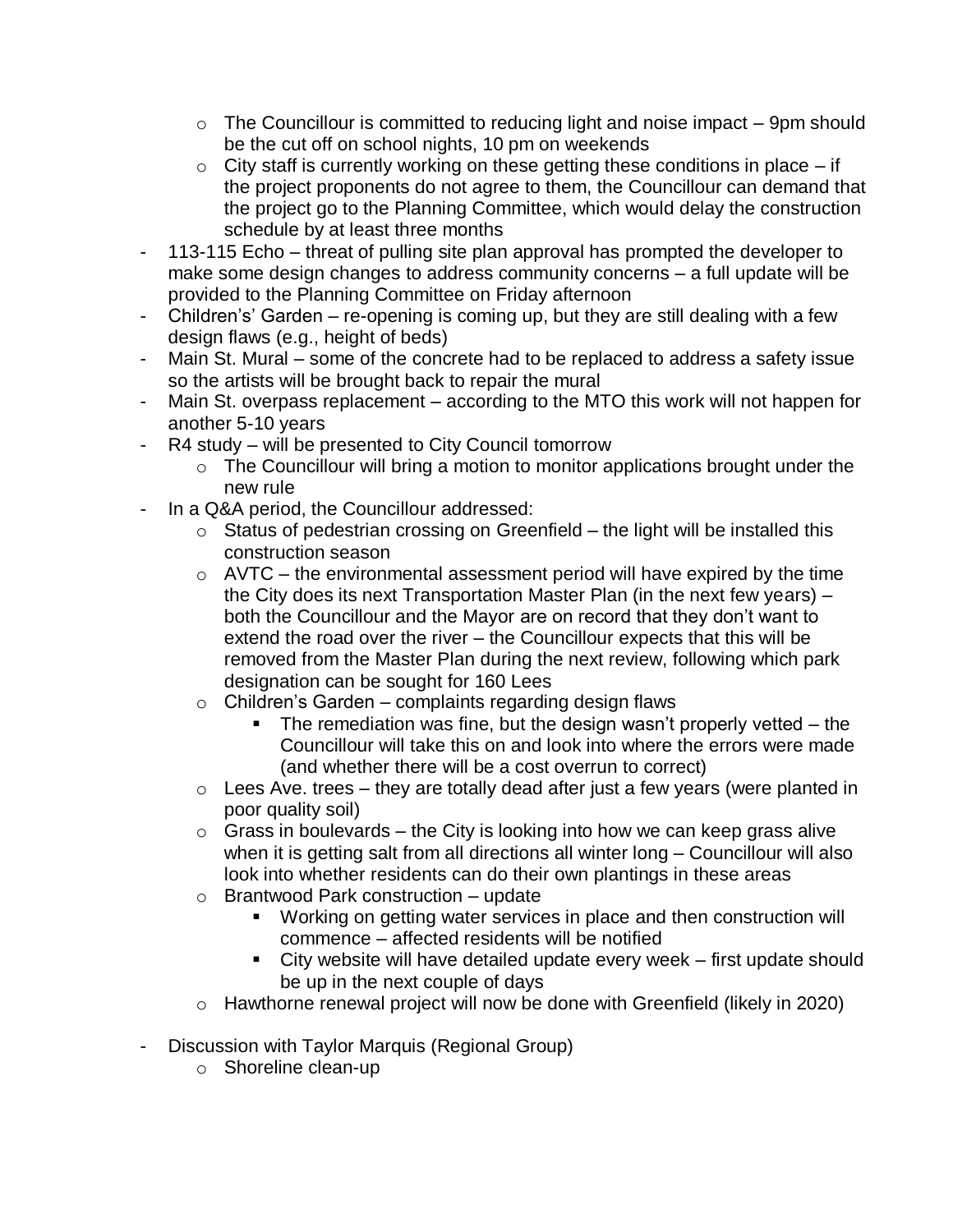- Regional is restricted in terms of what they can require workers to cleanup (due to pitch of slope)
- **Will look into hiring someone to do the clean-up**
- o Affordable housing
	- David is still committed to putting it on the site form is yet to be determined
- $\circ$  Cement trucks on Saturday (coinciding with Main Event) Regional will hire someone to direct the trucks, work around timing of event
- $\circ$  Multi-use pathway work is ongoing
- $\circ$  Construction schedule six-day schedule is only for this phase of the project, likely not for whole summer (Taylor will confirm)
- o Pile driving currently being done for retirement residence (not Greystone)
	- The pile driving for the condo building under construction is already done (there will be no further piling for Greystone this summer)
- Parking at Brantwood Taylor will look into status of street parking at Brantwood
- Update on 2A and 2B best case for ground breaking is next spring Regional is trying to get to the Urban Design Review Panel in July and then will submit revised plans; presentation centre will need to be moved
- 7. Committee Reports
	- a. SLOE John Dance
		- $\circ$  Distributed recommendations for improving city tree by-law trying to get the city to take it more seriously and prevent developers from being able to remove trees so easily
			- Asked for board's endorsement of the SLOE recommendations
				- Moved: John Dance; Second: Don Fugler; Carried
		- o Perennial garden has been fixed up
		- o St. Paul garden doing well
		- o Vicki needs help with invasive species removal
		- o Main Farmers Market now open on Saturdays
		- $\circ$  Children's Garden opening  $-$  4-8 pm Friday
	- b. Transportation Tom Scott
		- o Report attached as Appendix B
		- o Focus is cycling and pedestrian issues in comments to Main Street Audit
			- Pedestrians and cyclists aren't obeying the rules
				- Suggestion to look at better signage
				- One issue is that cyclists are riding on the wrong side of the road
				- Want to propose that City look at establishing crossing guard at trouble intersections
			- Bus stop at Hawthorne (westbound) is too close to the intersection and is blocking traffic
			- **EXTERGHT Lights over at Lees Ave. LRT are also creating risks need better** demand switch for pedestrian crossing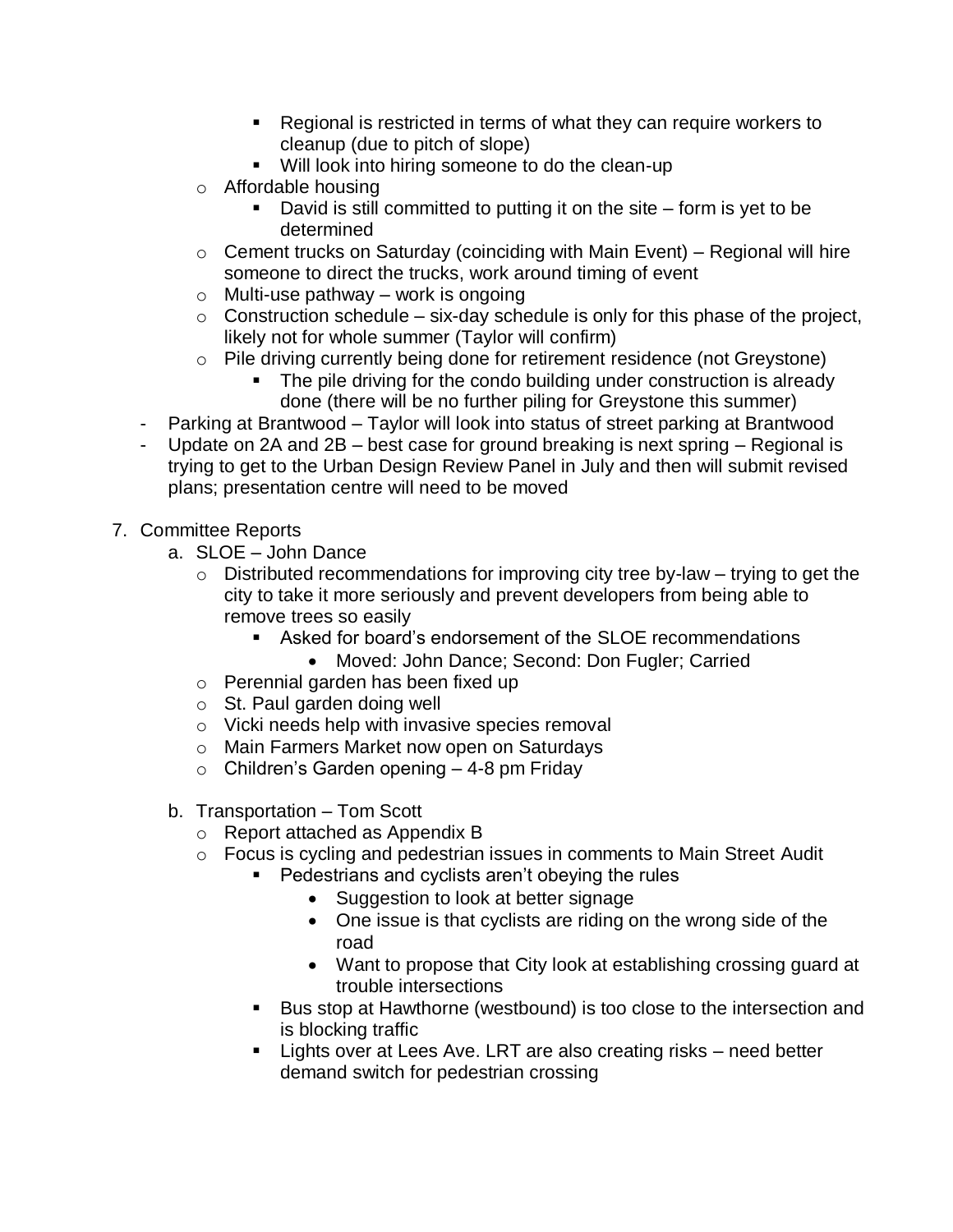- $\circ$  Questions re: obstruction of bike line at south end of Main Street (people putting trash cans on the bike lane) and light cycling at Riverdale and Main (for westbound cyclists) – the Audit will look at this
- $\circ$  Lees on-ramp the Councillour is not aware of any intention to keep it closed permanently
- o Nicholas overpass construction will cause other ramp closures
- o Suggestion that better signage is needed for eastbound detour route
- $\circ$  Status of property at 160 Lees since it's not officially a city park, it could be targeted by MTO for lay-down area
- o A public information session on the bridge reconstruction will be held in the fall
	- The Transportation Working Group looked at all the options considered by MTO – all the options preferred by MTO are around rapid replacement (versus construction in place) – as a community association, board could recommend that they keep construction in place
- $\circ$  Audience comment Evelyn and Main pedestrian crossing was supposed to be immediate response during school hours but it takes 90 seconds plus
- o There is also issue with synchronization of the Main Street & Lees Ave. lights
- c. Planning Phyllis Odenbach Sutton for Ron Rose
	- o Report attached as Appendix C
	- o 5A Graham –Committee of Adjustment appearance deferred until June 20
	- $\circ$  7 Chestnut application to tear down small single dwelling and build triplex Committee of Adjustment reversed decision, mainly due to concerns about soil contamination study
	- $\circ$  56 Glengarry Road seeking to build third story on house
	- $\circ$  80 Onslow owner wants to demolish existing building and construct two story house – committee has concerns because this is in flood plan
	- o 47 Belgrave
	- o 24 Brown
	- $\circ$  113 115 Echo meeting with Councillour on Friday
	- $\circ$  118 Lees Ave. proposal to subdivide property and create a side lot for construction of a duplex
	- o R4 Zoning review supported Heron Park Community Association exceptions not needed for 8-bedroom homes
	- o Concerns with staff report on Infill 1 and 2 by-law monitoring
- d. Federation of Citizens' Associations Mark Seebaran
	- o Report attached as Appendix D
	- $\circ$  FCA had general meeting in May on planning issues including presentation from City on "Ottawa Next" – draft report going to Planning Committee and Council looking at long term planning trends and the impact that they will have on development in the city (some info available on city website)
	- o Process for making complaints to the city